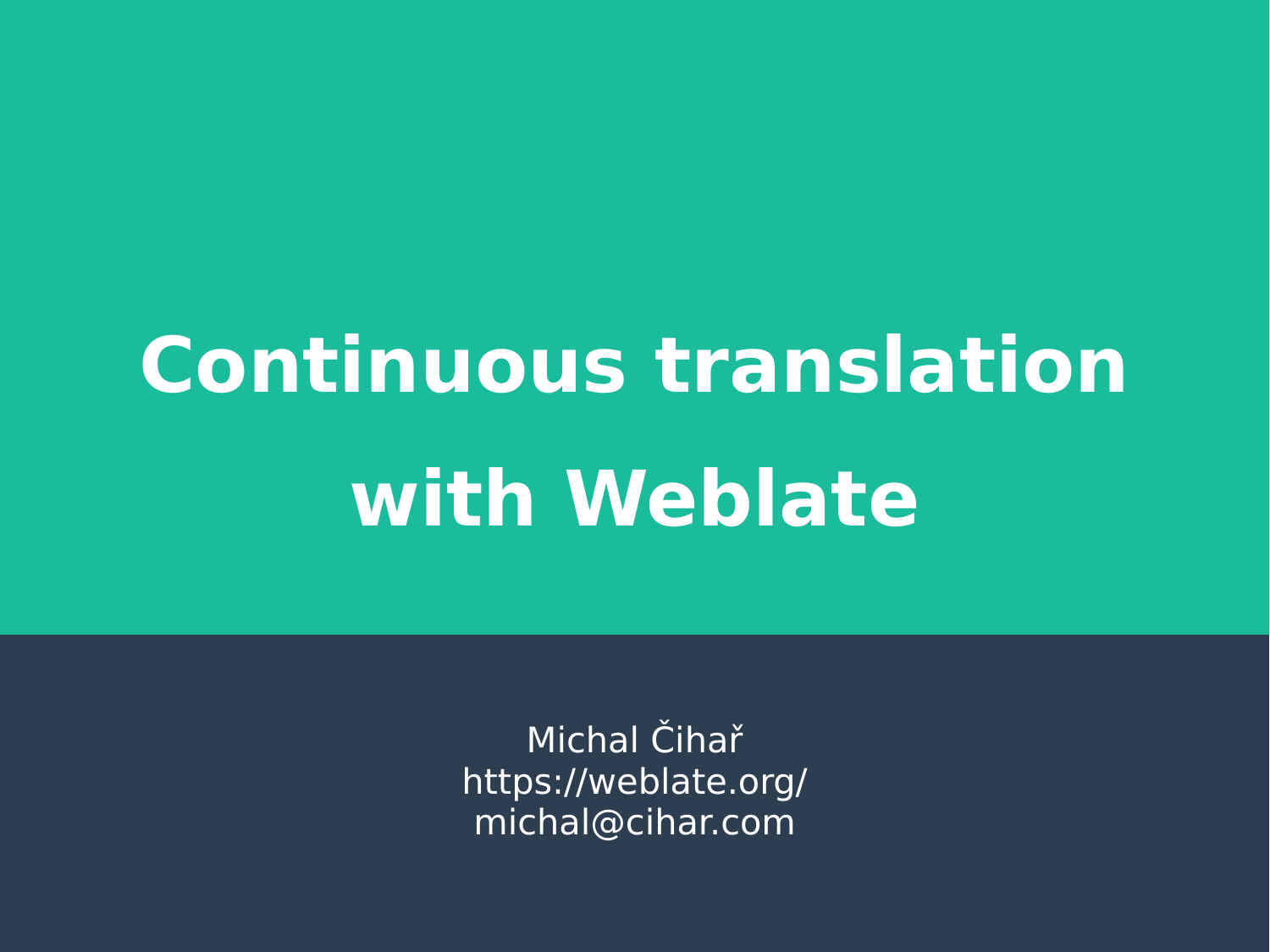### **Contents**

- **Translation process in general**
- **Integrating translators**
- **How Weblate can help you**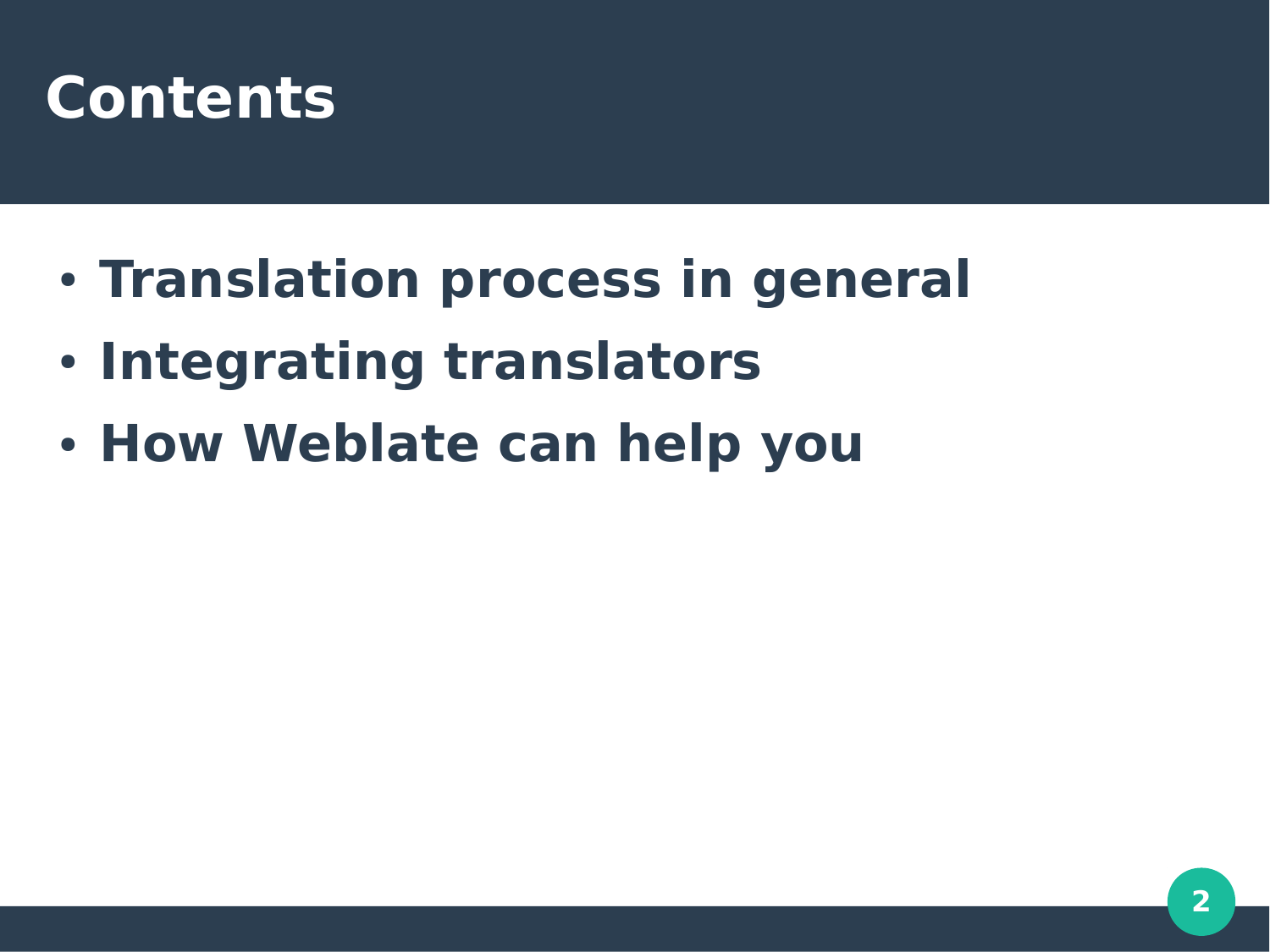# **Translating (not only) software**

#### ● **Internationalization**

– Preparing the software for localization.

### ● **Localization**

– Writing the translations and local formats.

#### ● **For i18n you need developers**

– Ideally experienced with the topic.

● **For l10n you need translators**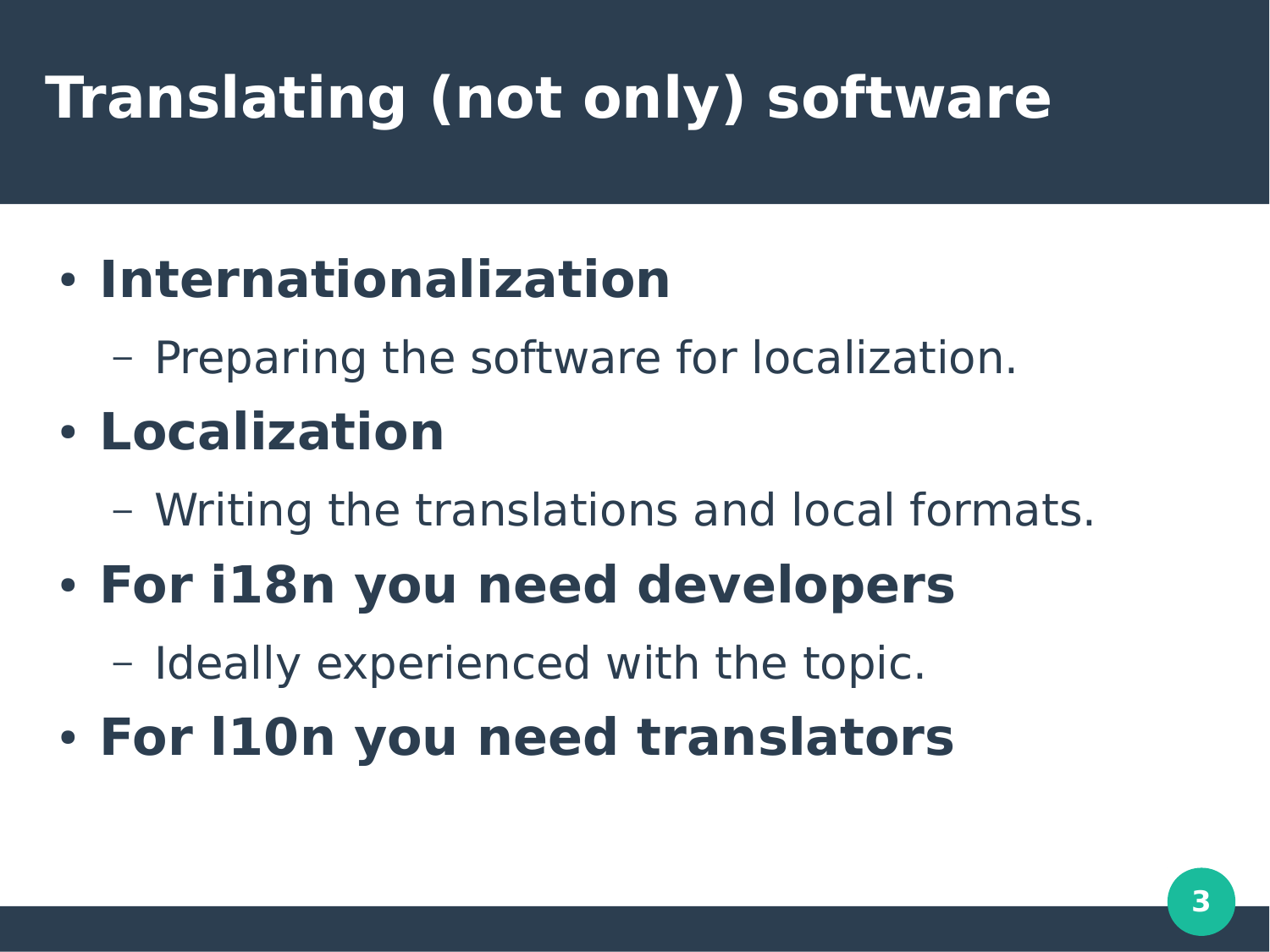# **Translators in software project**

- **Separated from development**
- **No developer knowledge**
- **Good language knowledge**
- **They need proper context**
- **New translations for every release**
- **Need to submit translations**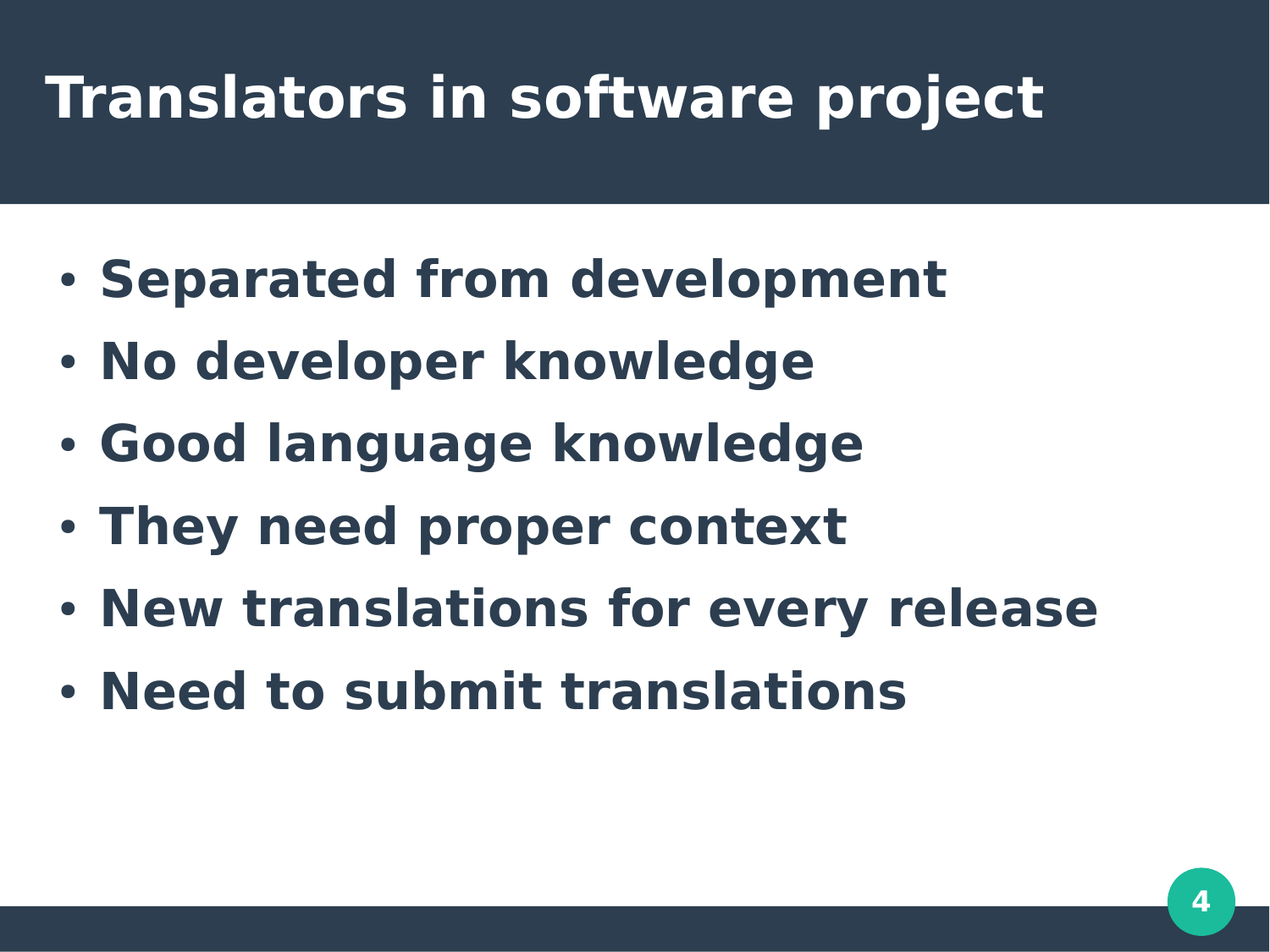# **Choices for handling translations**

#### ● **No translations**

- Everybody speaks English, right?
- **Manually accepted patches/updates**

– Just grab sources and send us updates

### ● **Web based solution**

– We want to provide some comfort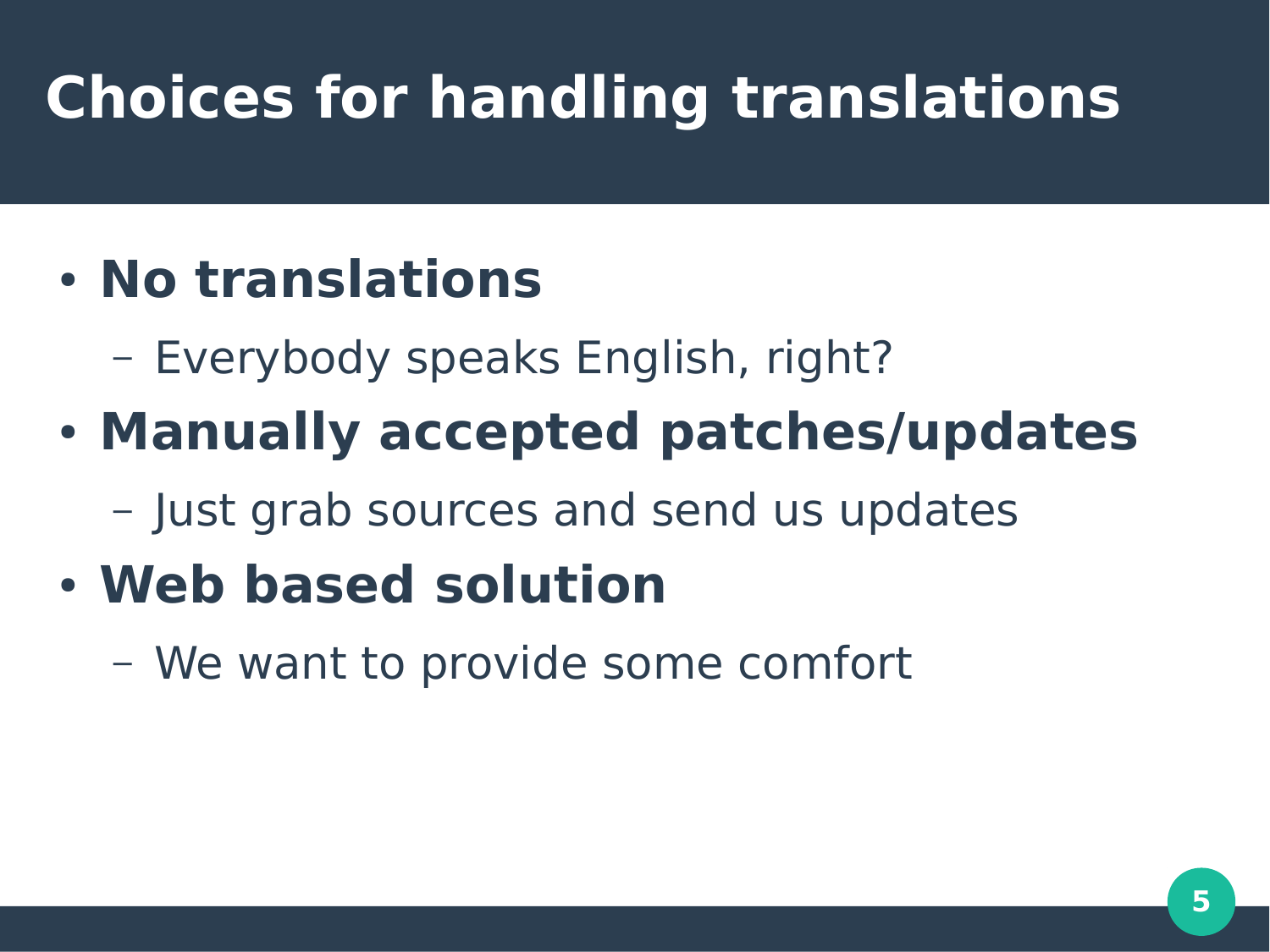# **Manual handling of translations**

#### **• Translators send updated files**

- What if the file has changed in the repository?
- **Translators send patch / pull request**

– Usually too complex task.

● **Fits technically skilled translators**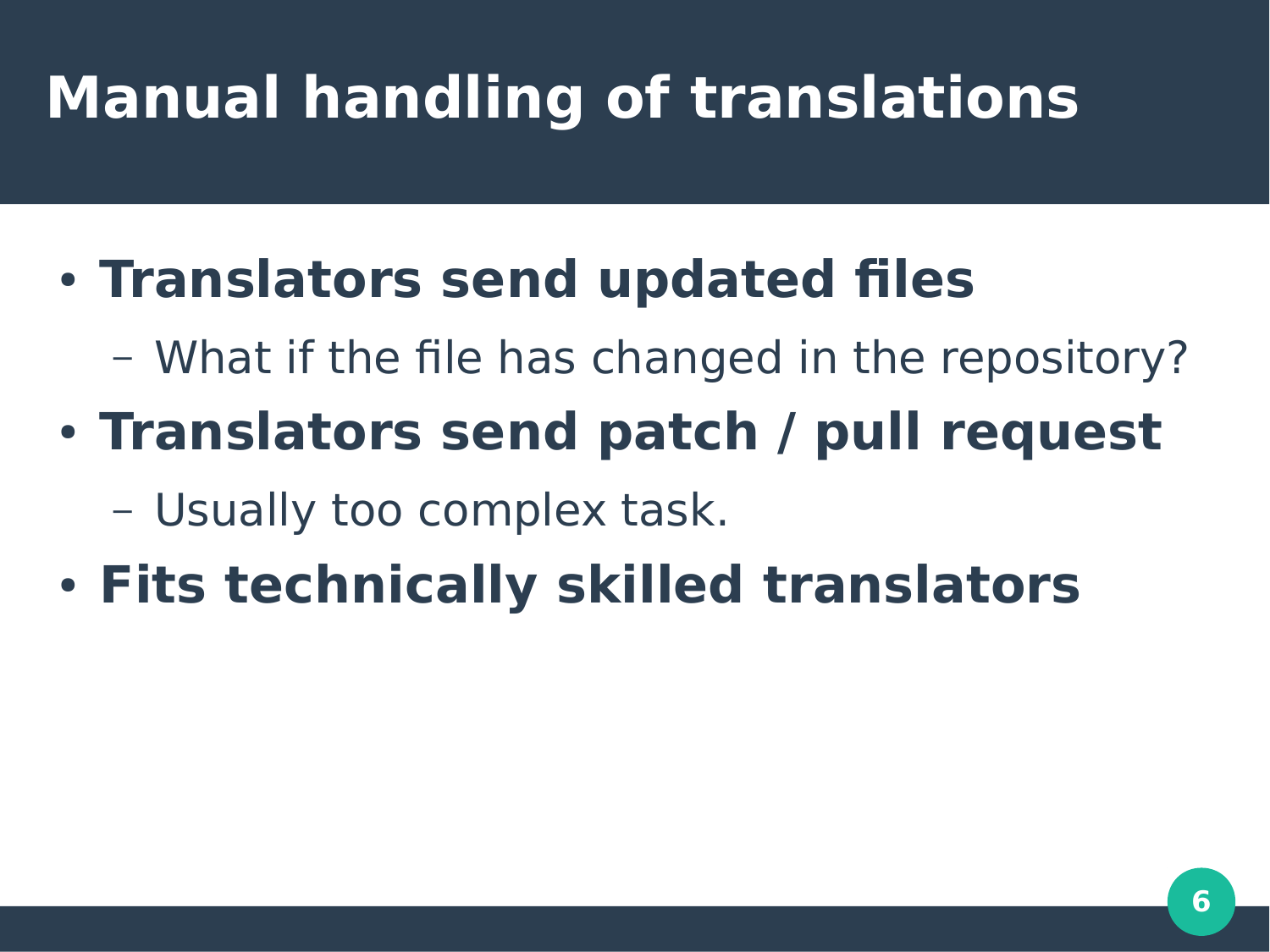### **Web based translation**

#### • Low entry barrier

– If we want, translations can be quite open.

### **• Attract non technical people**

– No need to checkout…

### • **Need to synchronize translations**

– How to get translations to our repository?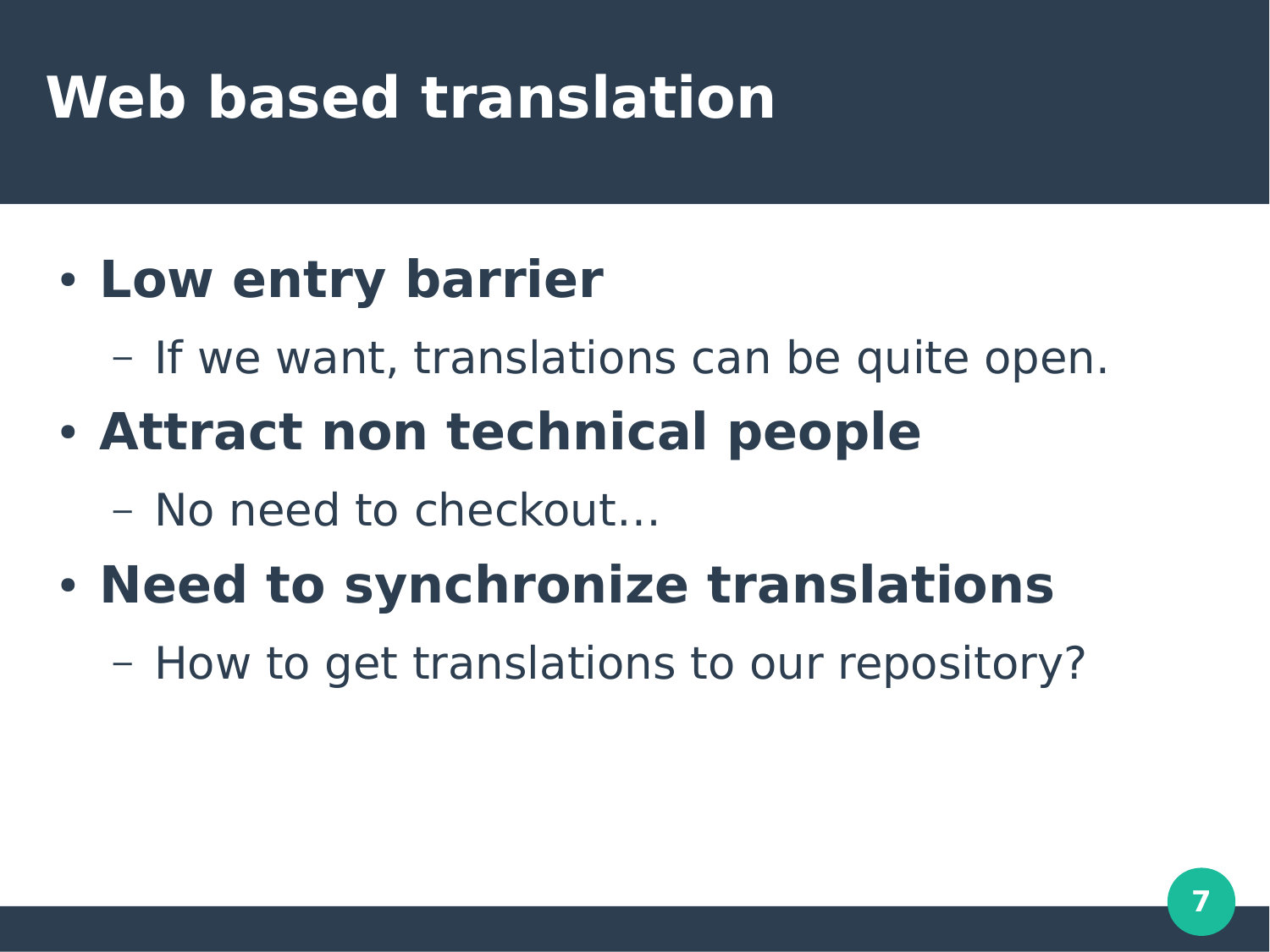# **Synchronizing translations**

### ● **Manually uploading files**

– Easy to forget to update

### • Hook the tool into your VCS

– Automatic updates

#### **• Let the tool push to your VCS**

– Translations appear automatically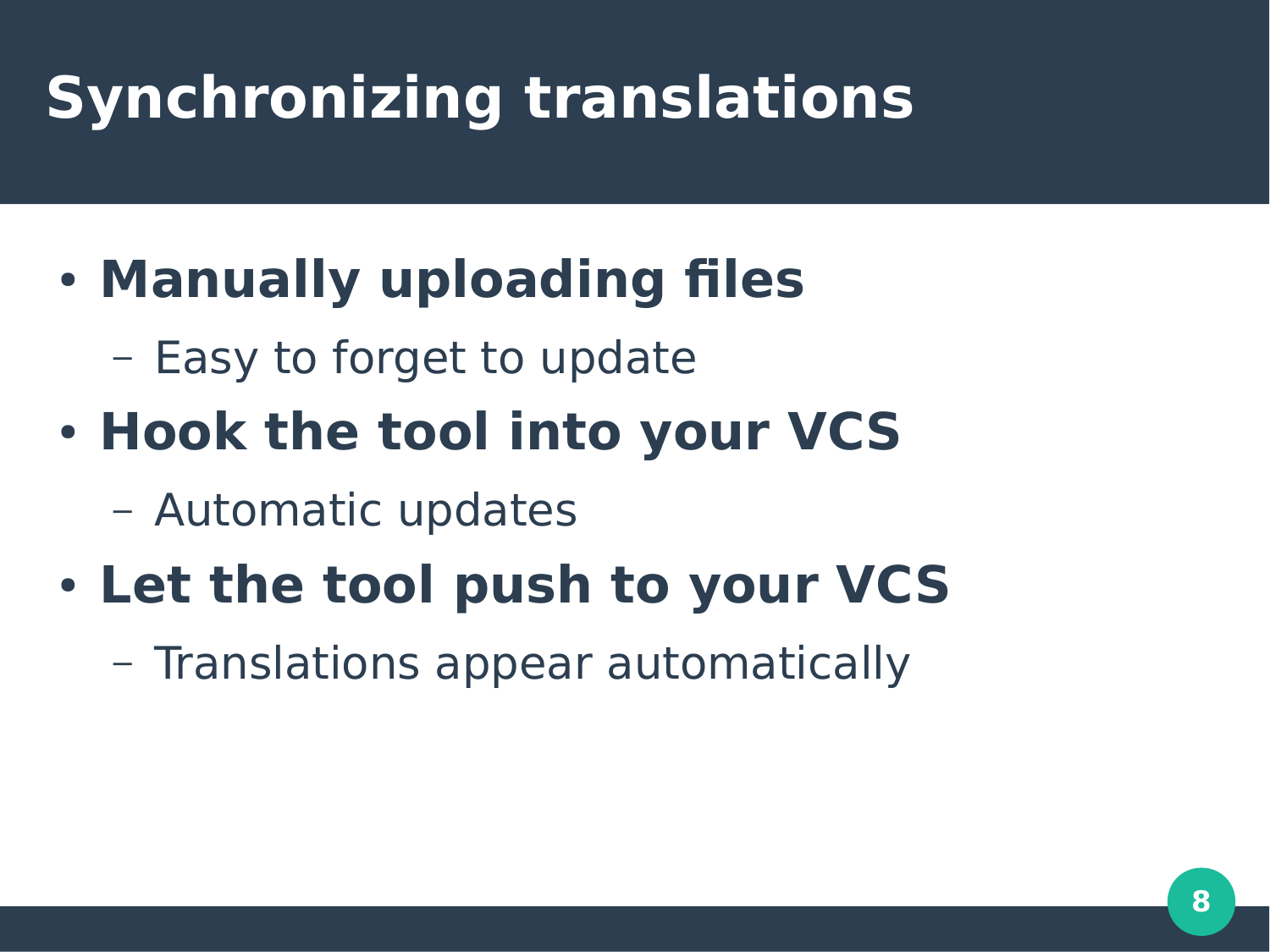### **Easiest workflow for translations**

#### ● **Translation tool talks to VCS**

– We want to automate it all

### ● **Get benefits of distributed VCS**

- Translations as a separate branch
- **Still using centralized VCS?**
	- Consider switching to Git, it is way better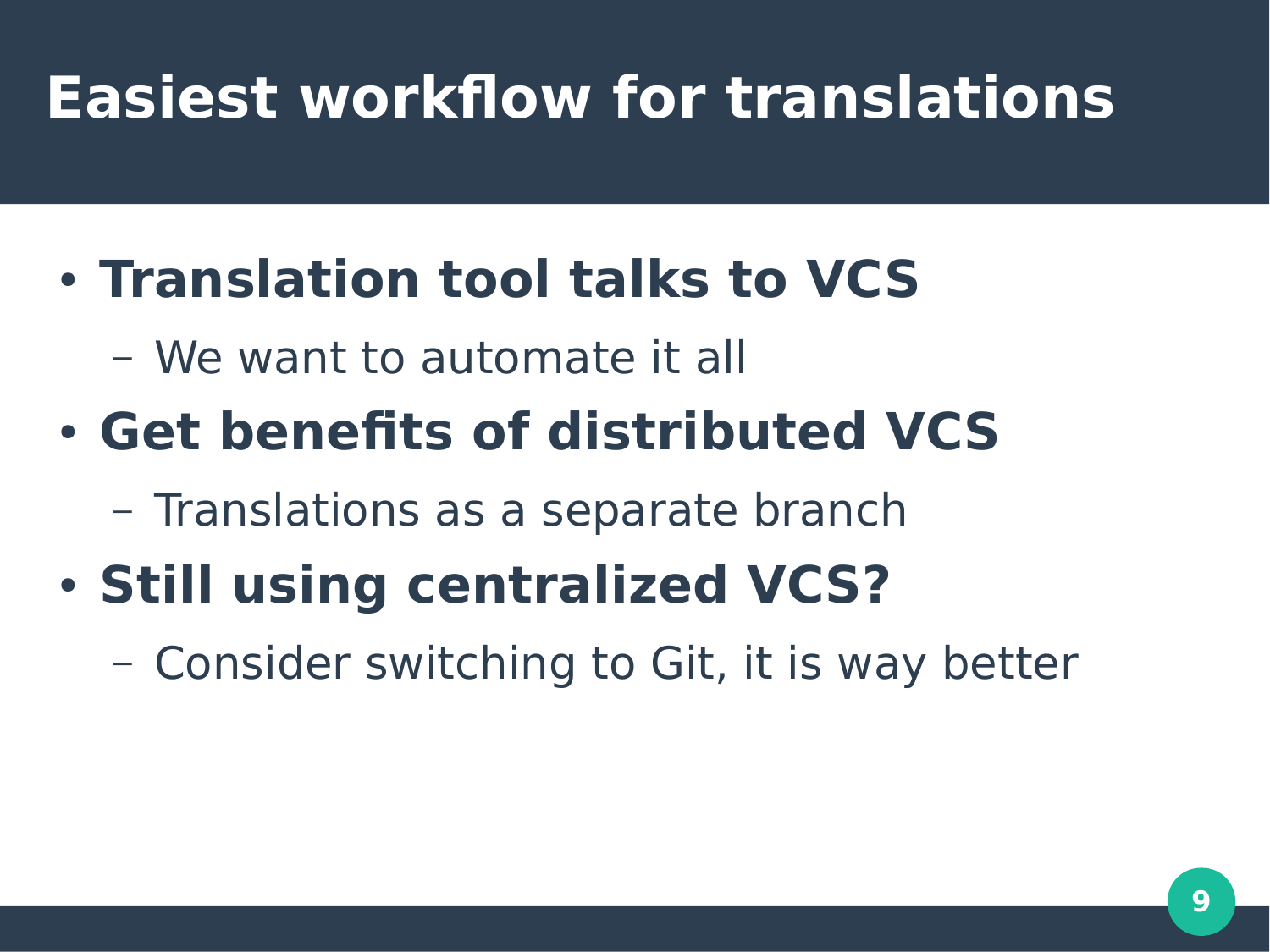# **Introducing Weblate**

### **• Built to integrate with Git**

- VCS is not addon, it's in the core
- Now supports Mercurial as well

### ● **Easy integration**

- Supports GitHub, GitLab and Bitbucket
- Anything else by URL hooks

### **• Every commit is properly credited**

– Translators are authors of commits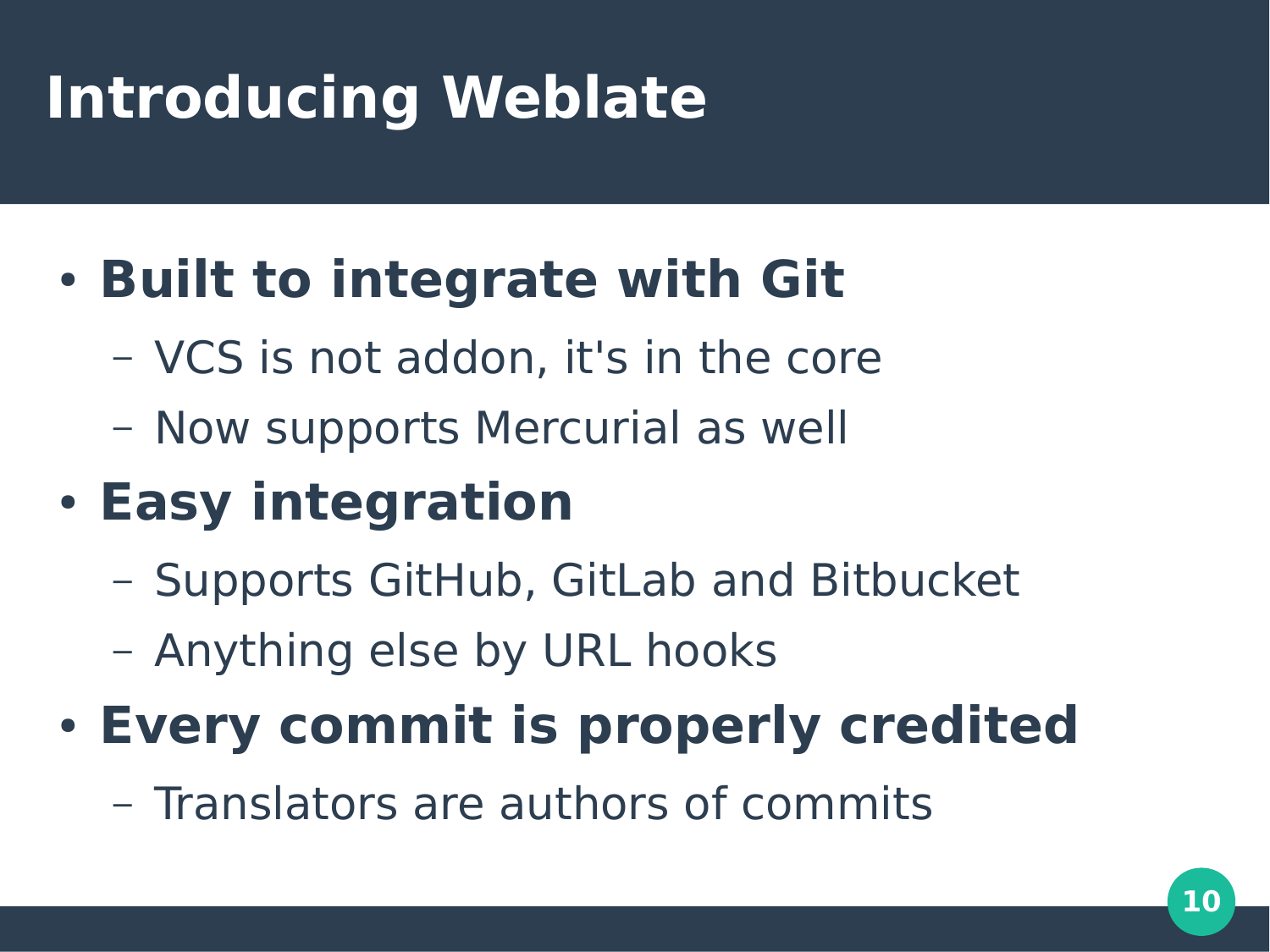### **How does Weblate work?**

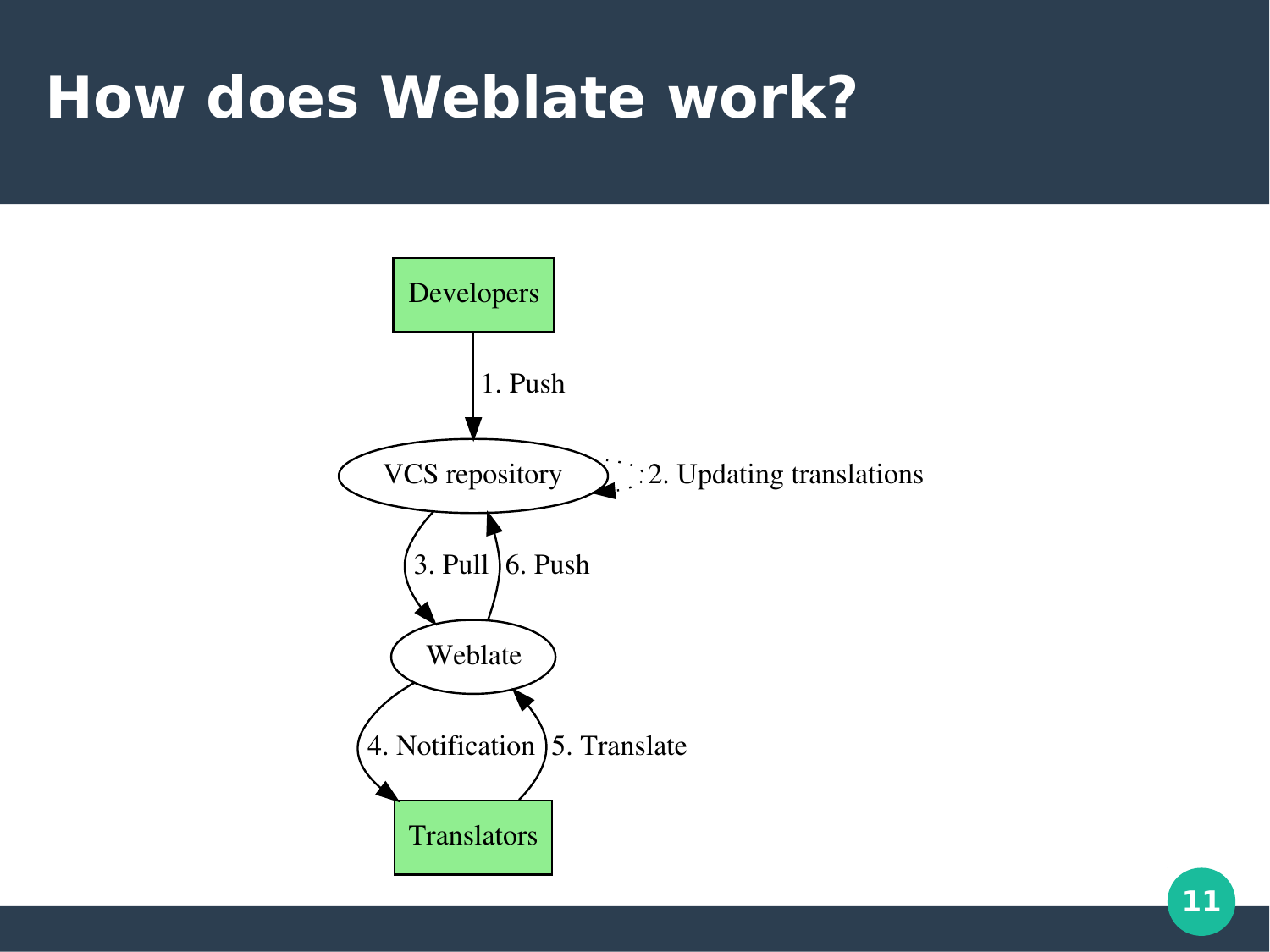# **But what about quality?**

### • It all depends on people

- Managing people is always the hardest part
- **But it's easy to track authors**

– Use git blame as with code

• And tool can always help..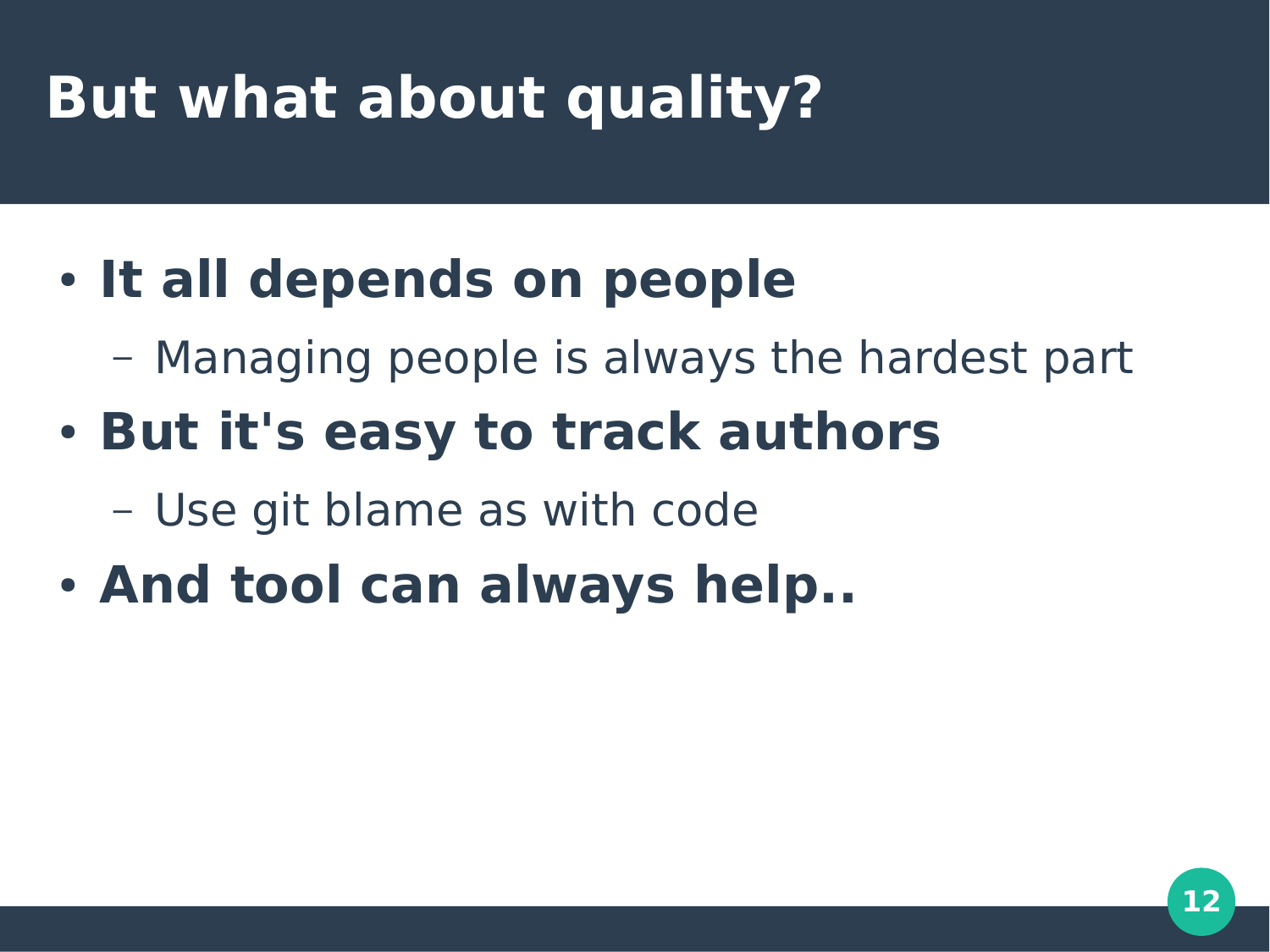# **Translations quality with Weblate**

#### **• Translation approval**

– Accepting translations after more approvals

### ● **Review tool**

- Check what others have changed
- **Quality checks**
- **Access control**
- **Providing good context**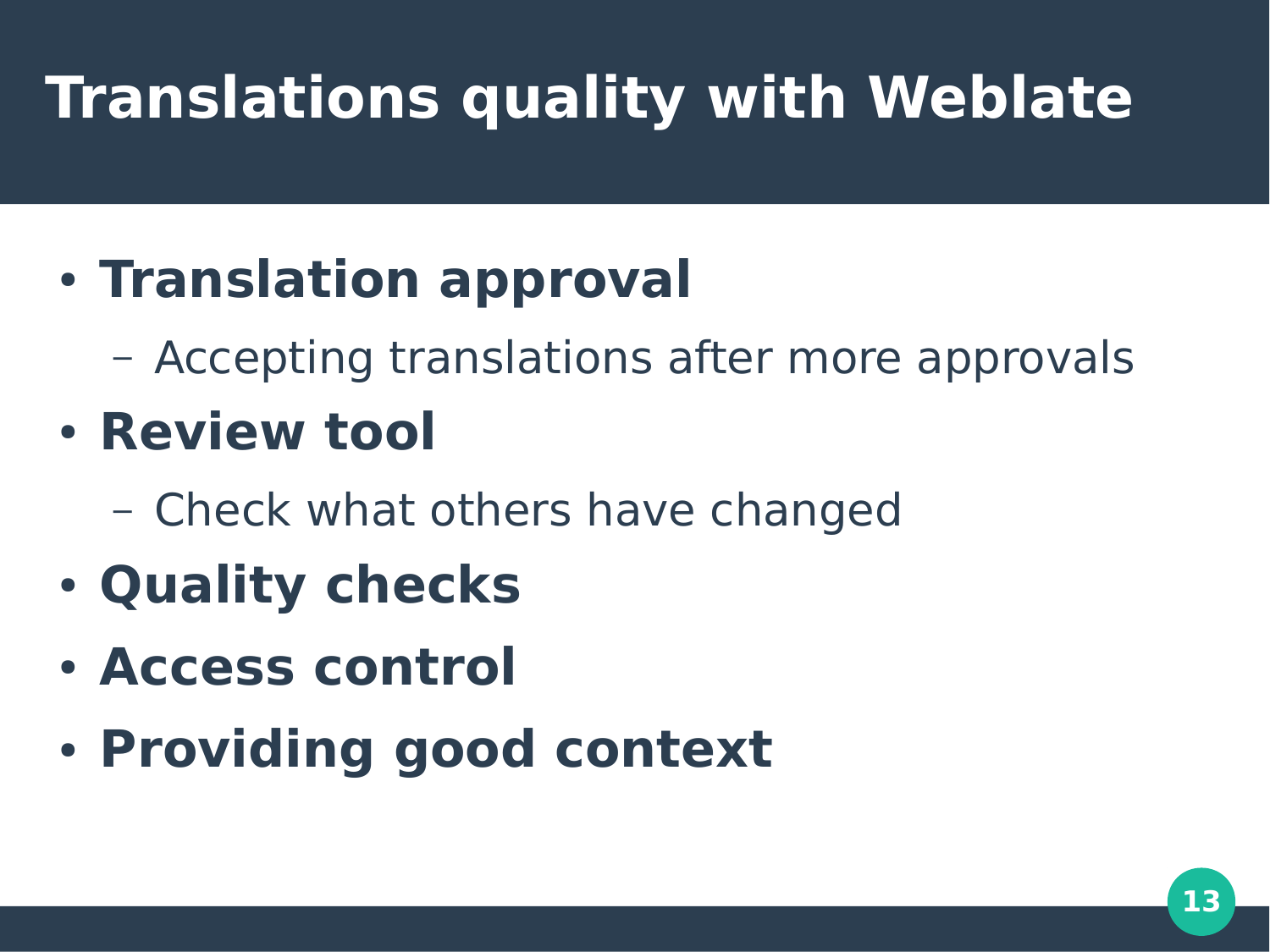# **Quality checks in Weblate**

### **• Built in check for message correctness**

- Thinks like spacing, format strings or XML
- **Include language specific rules** 
	- Eg. colon spacing rules

#### ● **Translator is notified of new violations**

- Some are even automatically fixed
- **It is easy to add custom checks** 
	- Few lines of Python code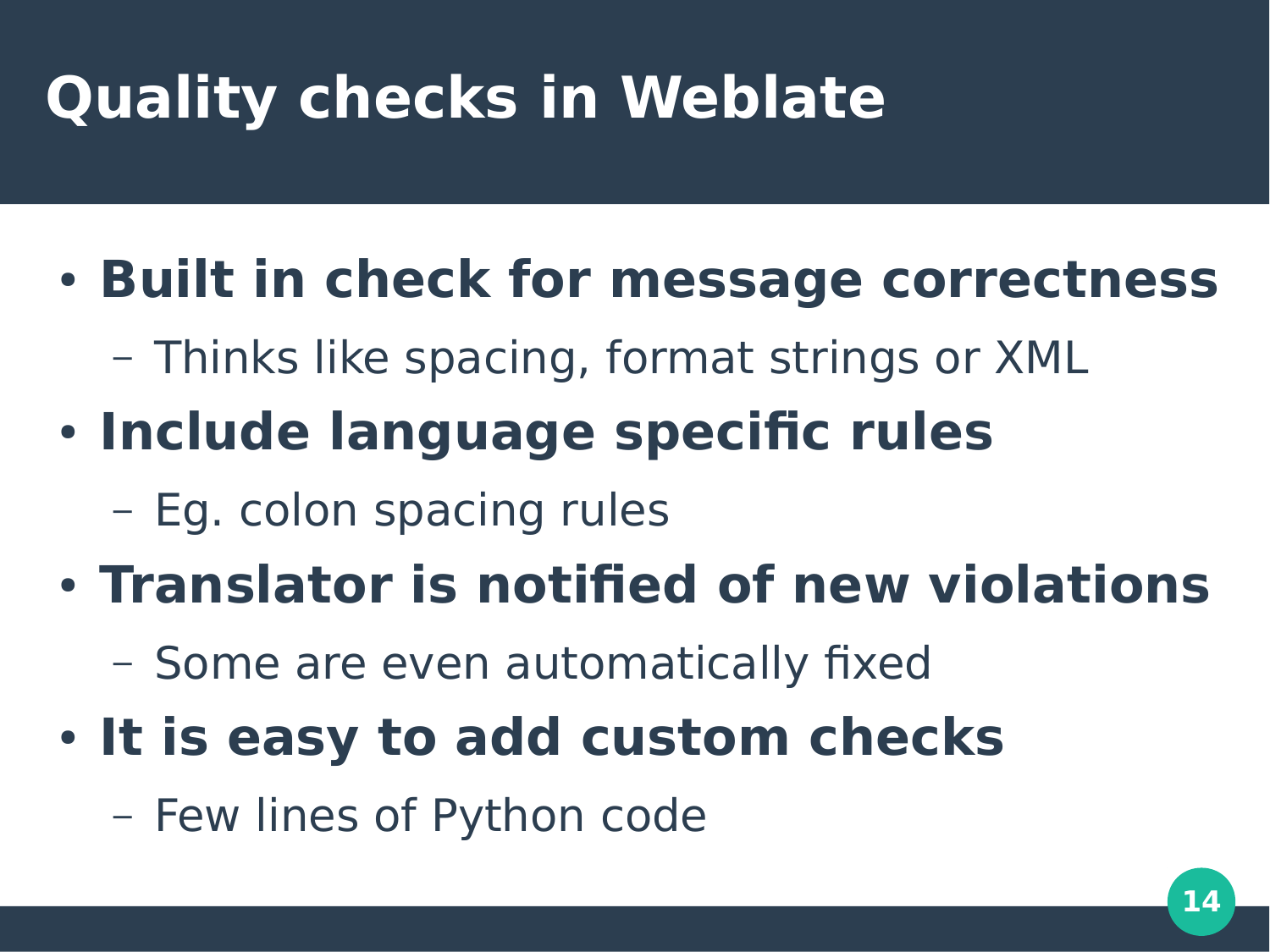### **Access control in Weblate**

- **Choose what fits best your project**
- **Open translation**
	- Anybody can register and translate
- **Moderated translation**
	- Members approval
- **Closed translation**
	- Invite only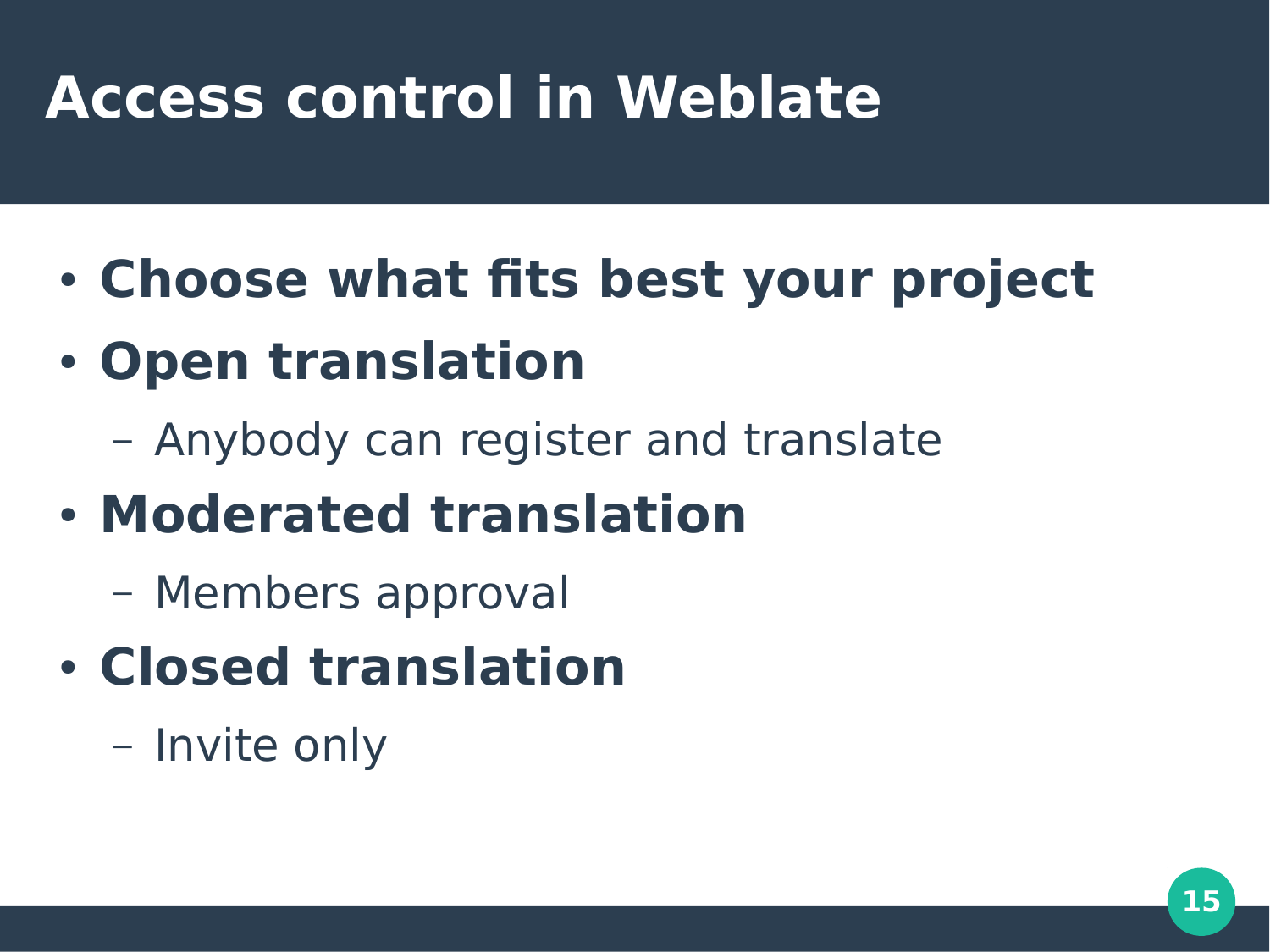# **Translation context in Weblate**

#### ● **Source code context**

– Links to source code

### ● **Nearby strings**

– See strings in same dialog

### ● **Similar strings**

– Using translation memory

### ● **Glossary**

– Use consistent terminology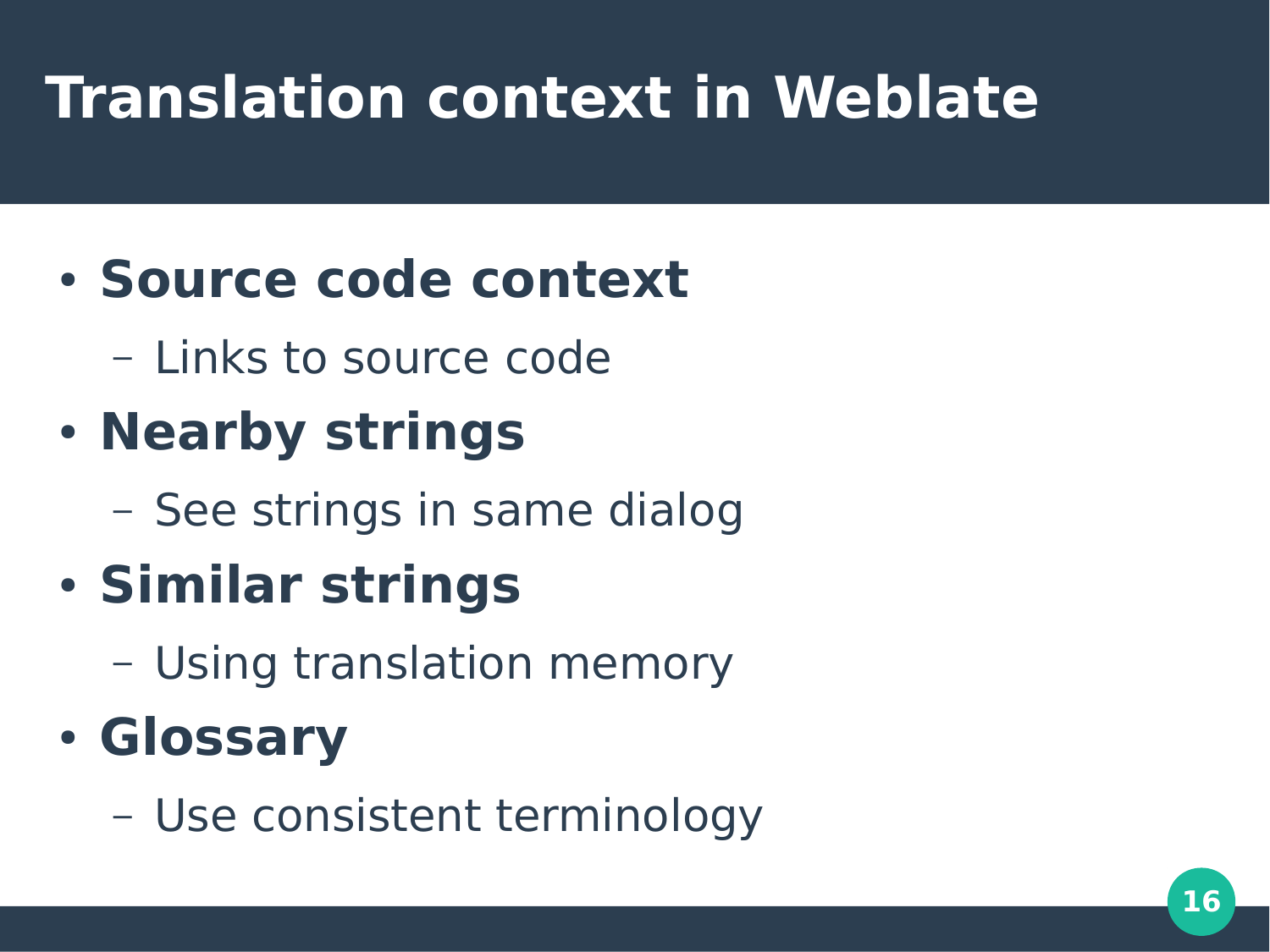# **I want to use my offline editor**

#### • No problem, Weblate can help

– Export and import is there

#### **• Imported translations are rebased**

– No more outdated translations files

### ● **You can still make any changes in VCS**

– Once Weblate pulls VCS, all changes are visible in the interface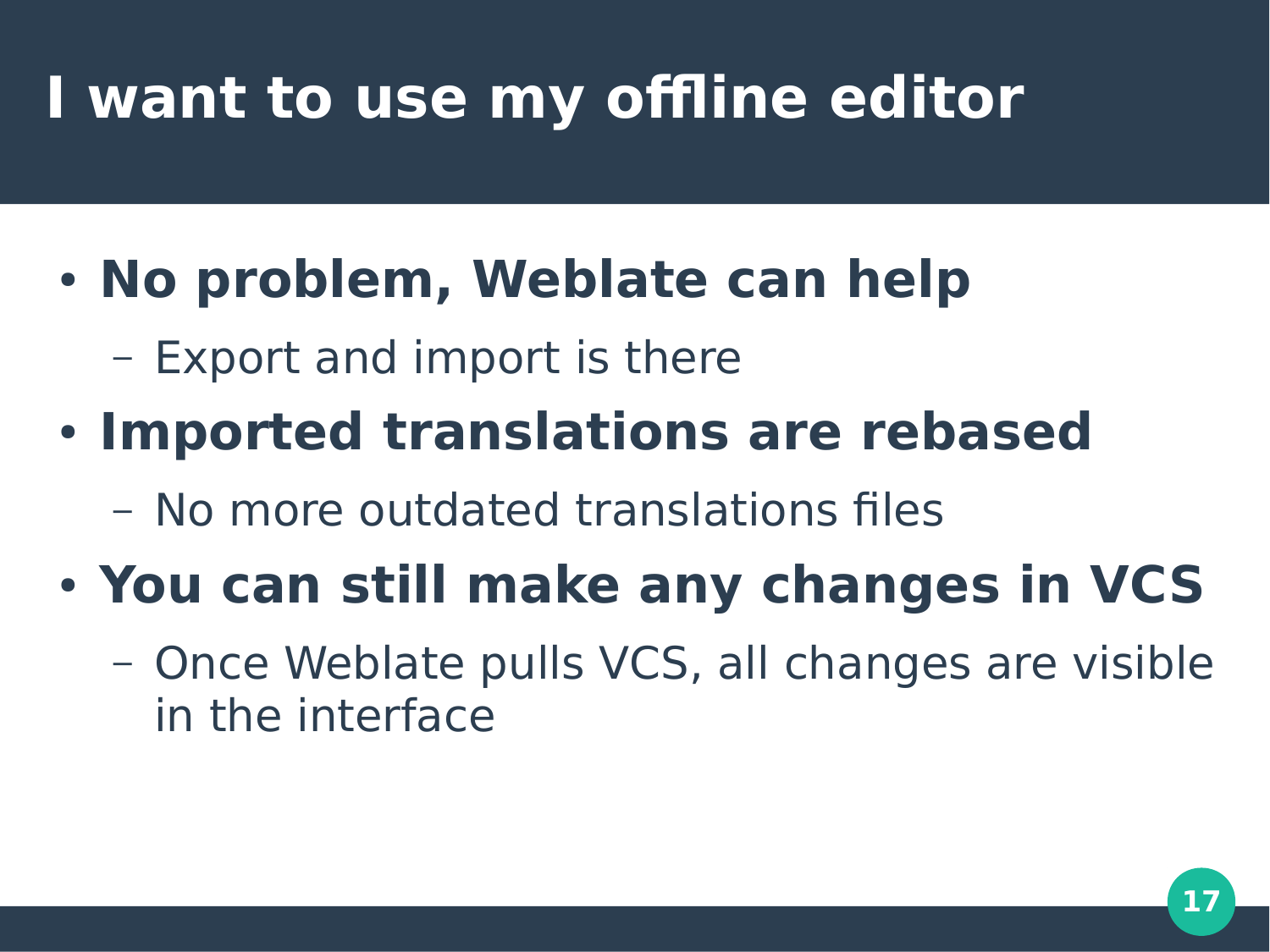# **Supported formats in Weblate**

#### ● **Based on translate-toolkit**

– Provides great base

### ● **Most frequently used formats**

– Gettext, Android, iOS, Java, XLIFF, JSON, …

### ● **Features slightly differ per format**

- Plurals are not available in all formats
- Source string location is not available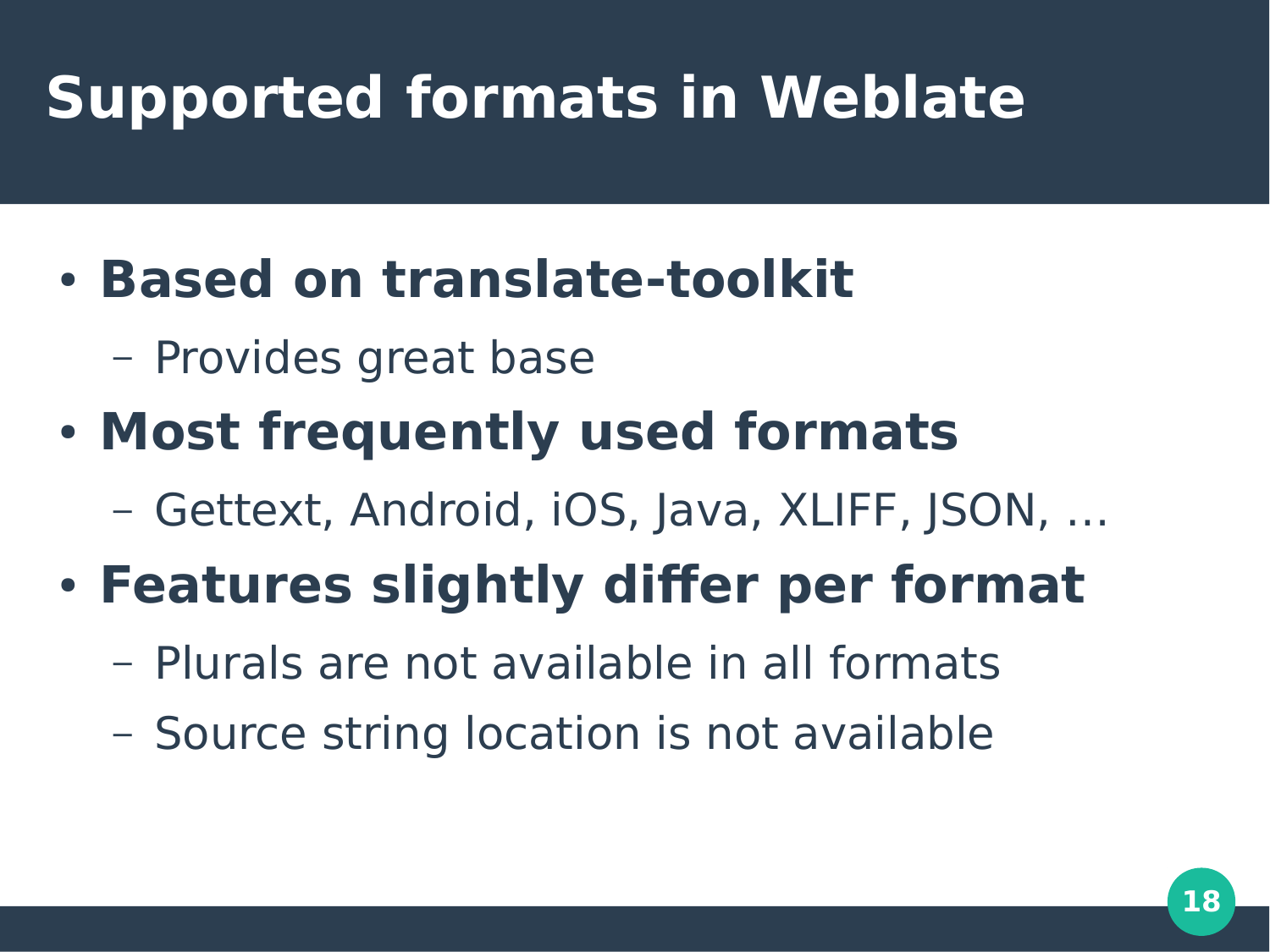### **Time for demo**

#### ● **See Weblate in action...**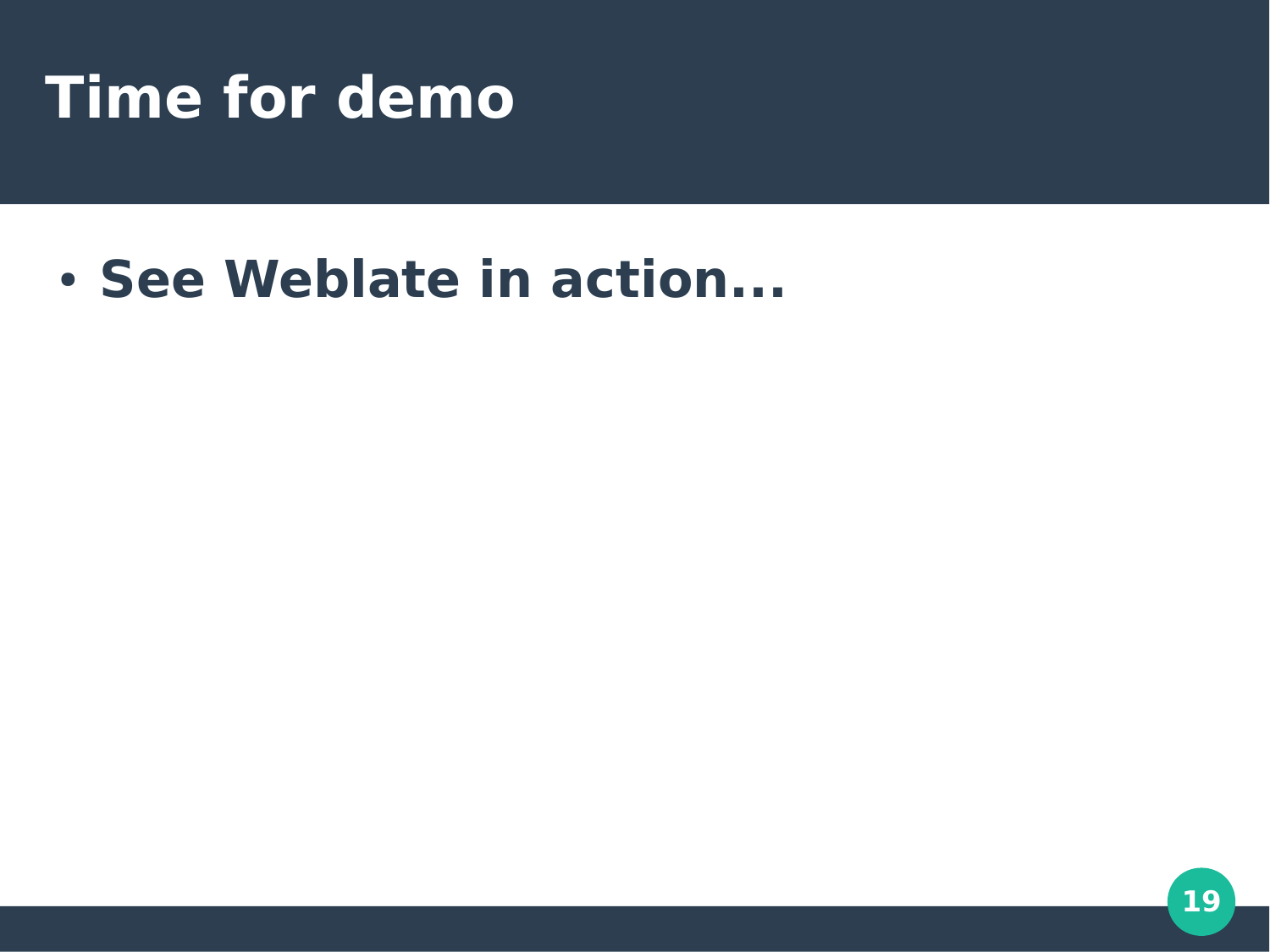# **Options to run Weblate**

- **Hosted Weblate for free software**
	- Free, but slightly limited features
- **Commercial Hosted Weblate**
	- Hosting plans starting at 19 EUR / month
- **Run your own instance** 
	- It's free software